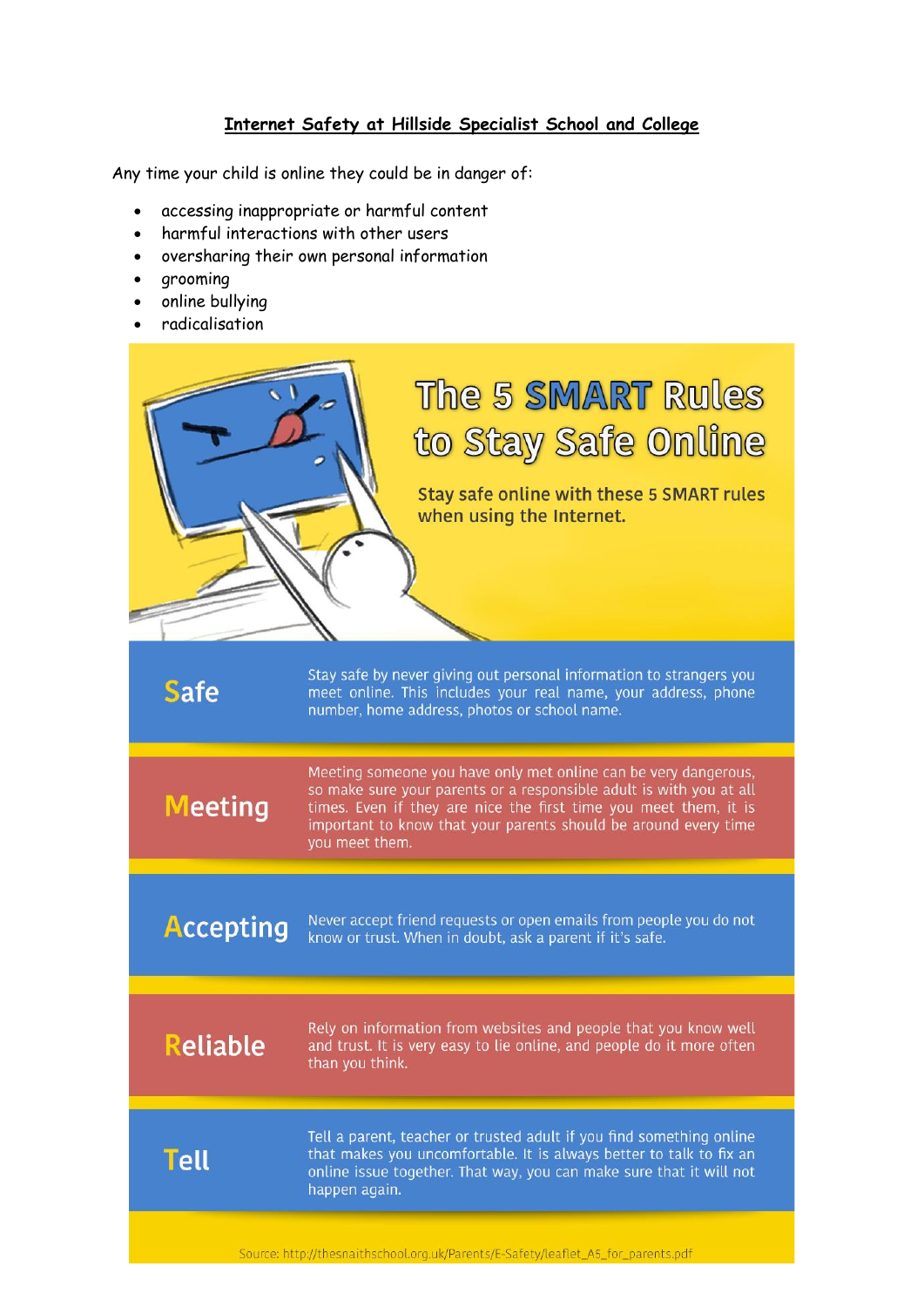#### **A message to all our pupils:**

Always be careful when you are using the internet. It can help you to keep in touch with your friends and help your education – but it can also cause harm – to you and to others.

Remember help is always available at school if you are having any problems online.

Don't be afraid to talk to your teacher or another adult at school.

# **THINK THEN CLICK!**

- ❖ **I will always ask the teacher before I use the Internet**
- ❖ **I will only use websites that my teacher has told me about**
- ❖ **I will tell my teacher if I see anything that I am uncomfortable with**
- ❖ **I will only send e-mails to people who my teacher/ parents have approved**
- ❖ **I will send e-mails that are polite and friendly**
- ❖ **I will not open any e-mails sent by someone I do not know**
- ❖ **I will never give my name, address, telephone number or passwords to anyone on the internet and I will tell my teacher if anyone asks for them**
- ❖ **I will never agree to meet anyone I have spoken to on the internet**
- ❖ **I will not use internet chat rooms or messaging programs**
- ❖ **I will not download programs**

#### **If you click on the links below they will take you to some useful websites:**

### **UK Safer [Internet](https://www.saferinternet.org.uk/advice-centre/parents-and-carers) Centre**

How to set up the parental controls offered by your internet provider.

#### **[Facebook](https://www.facebook.com/safety) Safety**

Facebook Family Safety Centre.

## **[Internet](https://www.internetmatters.org/) Matters**

Helping parents keep their children safe online.